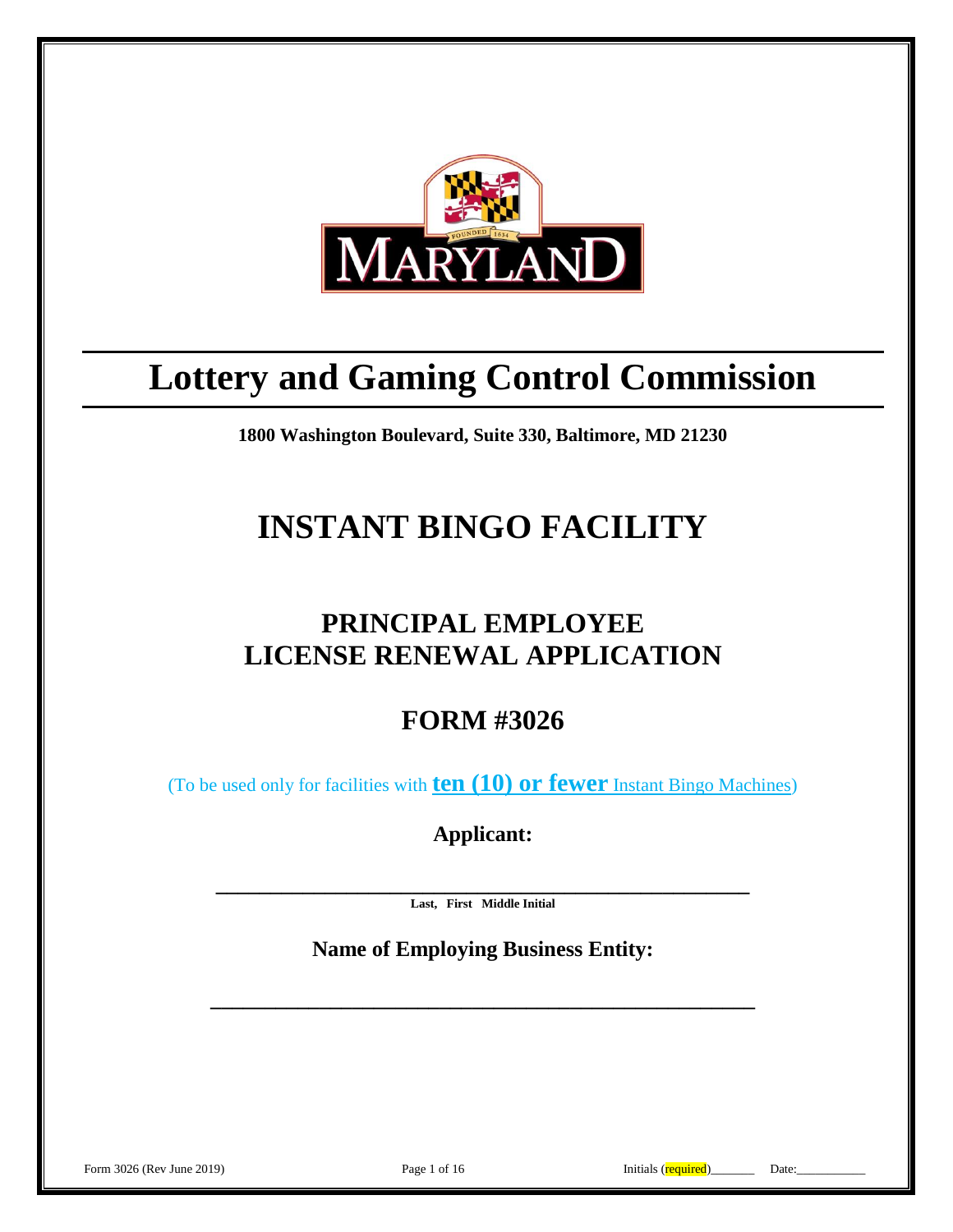## **RENEWAL ELIGIBILITY**

"Principal Employee" is defined in regulations promulgated by the Maryland Lottery and Gaming Control Commission ("Commission") by its authority under State Government Article ("SG"), Title 9, Subtitle 1A, of the Annotated Code of Maryland ("the Gaming Law"). The Commission's regulations are found in Code of Maryland Regulations ("COMAR") in Title 36 of COMAR, and available at [http://www.dsd.state.md.us/comar/.](http://www.dsd.state.md.us/comar/) COMAR 36.07.01.02(21) defines an Instant Bingo Facility Principal Employee as "*an individual who manages a licensee, or otherwise exercises control over an instant bingo function of a licensee*".

The term of an instant bingo facility principal employee license is **five years**, and the term cannot be extended under any circumstances. It is the responsibility of each licensed individual to submit a license renewal application to the Commission with sufficient time for the Maryland Lottery and Gaming Control Agency's Casino Licensing and Background Investigations Division to conduct a thorough investigation prior to the individual's license expiration date.

Principal employee license renewal applications must be submitted to the Commission **at least 90 days before, but not more than 120 days before, the individual's license expires**.

#### **INDIVIDUALS REQUIRED TO OBTAIN A PRINCIPAL EMPLOYEE RENEWAL LICENSE:**

#### **I. COMPLETING THIS FORM:**

- a. This renewal application must be accompanied by a **new** conditional offer of employment from a licensed bingo facility operator, manufacturer or contractor as an instant bingo principal employee as defined in COMAR 36.07.02.14. The conditional offer of employment for your initial license application is not applicable.
- b. You must make accurate statements and you must include all material facts. **Any misrepresentation, or the failure to provide requested information, may result in the denial of your renewal application.**
- c. Read each question carefully prior to answering. Some of the questions may be different from the initial application. Answer every question completely.
- d. Answer every question completely. Do not leave blank spaces. If a question does not apply, write "**Does not apply**" or "**N/A**." If the correct answer to a particular question is none, write "**None**.".
- e. If the space available is insufficient to respond to a question, supply the required information on an attachment page and clearly identify which question you are answering.
- f. Once your application or any addendum is submitted, it becomes the property of the Maryland Lottery and Gaming Control Agency and will not be returned.
- g. The applicant should carefully review each page before submission. The applicant **must initial** and **date** each page in the space provided in the lower right-hand corner. The applicant is attesting to the accuracy and completeness of the information contained on that page and/or that the applicant has read the page.

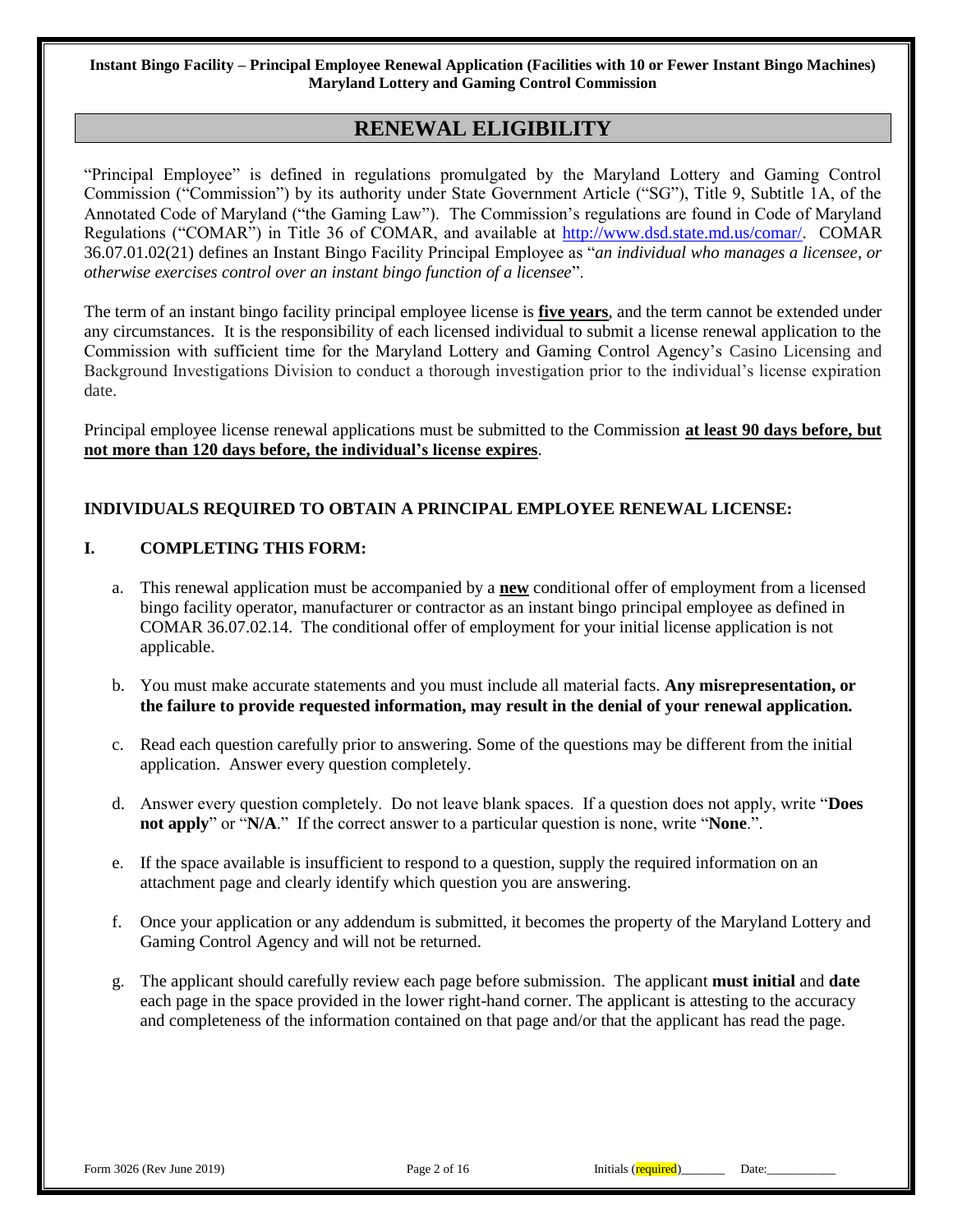### **II. PLEASE MAKE SURE THAT YOU:**

- a. Sign the *Affidavit* page and the *Authorization* page in the presence of a notary; and
- b. You retain a completed copy of your application for your own records.

#### **III. NOTICES**

- a. An Instant Bingo Principal Employee License is a privilege and not everyone who applies will be granted permission to work in a bingo facility. The burden of proving and maintaining qualifications to receive and hold a principal employee license is at all times on the applicant.
- b. All information submitted to the Commission is subject to verification. Any false statement made in this application will reflect on your character and may result in the denial of your application. If you receive a license based on submission of false information, it may result in suspension or revocation of your license.
- c. Failure to submit a complete and accurate renewal application; Failure to submit any documentation required to complete a renewal investigation; or Failure to submit a license renewal application to the Commission with sufficient time for a thorough investigation to be conducted, may result in the expiration of your current license and the Commission's refusal to issue a renewal license.
- d. Notifications regarding your application will only be sent to the address you provide on this form. Changes or corrections to your address must be reported to the Commission, in writing, immediately.

## **UPDATED PHOTOGRAPH of the APPLICANT**

Attach a **Passport** quality color photograph of you, alone, that is recent (**taken within the last six months**), presents a good likeness of you, and is 2x2 (max. 3 x 3) inches in size.

The image will be used to create your badge, and the size measured from the bottom of your chin to the top of your head (including hair) should not be less than 1 inch and not more than 1–3/8 inches.

The photograph must be:

- Of you, alone;
- $\bullet$  In focus,
- A full front view of your face (no hat, head covering, or dark glasses);
- Of your head and shoulders; and
- Taken in front of a plain background.

Retouched photographs that alter your appearance are unacceptable.

Date the photograph was taken

Step 1

Write your name on an adhesive **address label**;

## Step 2

Attach the address label to the **BACK** of the photograph (without distorting the photograph or digital image);

## Step 3

Place the **Passport** quality photograph in an envelope and attach the envelope here (without damaging the photograph or digital image).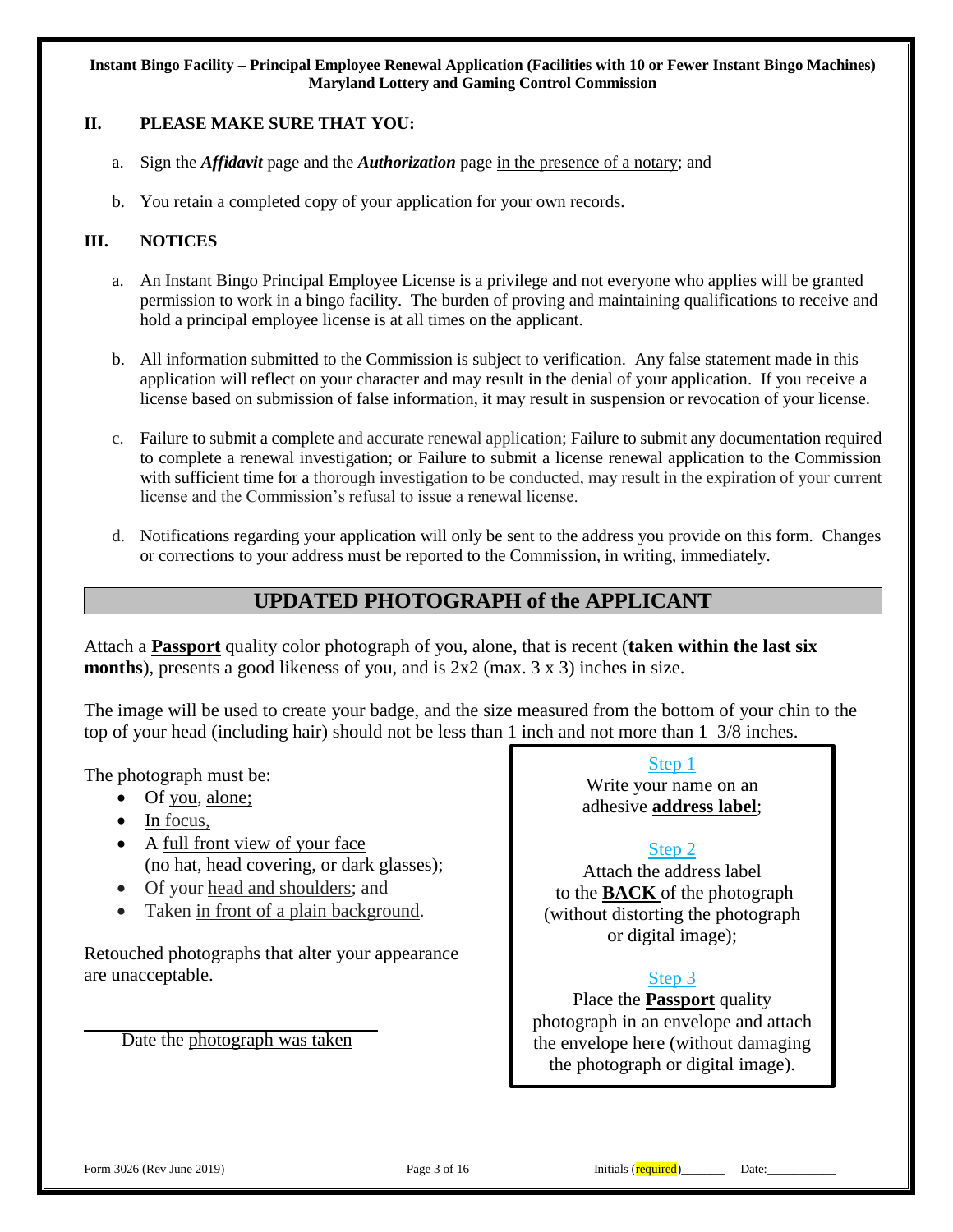## **LICENSE RENEWAL FEE and PAYMENT METHOD**

- 1. License Renewal fee (TEN OR FEWER Instant Bingo Machines) \$150.00
- 2. License Renewal term 5 Years 3 Sears 3 Sears 3 Sears 3 Sears 3 Sears 3 Sears 3 Sears 3 Sears 3 Sears 3 Sears 3 Sears 3 Sears 3 Sears 3 Sears 3 Sears 3 Sears 3 Sears 3 Sears 3 Sears 3 Sears 3 Sears 3 Sears 3 Sears 3 Sear

#### **Note:**

The license renewal fee is non-refundable and is due at the time of application. Unless the applicant is paying via wire transfer, the application and the **business check or money order** should be sent **together**.

### **Payment and Application are mailed to:**

**Maryland Lottery and Gaming Control Agency Attn: Casino Licensing and Background Investigations Division 1800 Washington Blvd, Suite 330 Baltimore, Maryland 21230**

#### **Wire Payment to:**

**Maryland Lottery Account Number**: 446014266944 **Name of the Account** – Maryland Lottery VLT Escrow 026009593 Bank of America, New York, NY

**If required**, the SWIFT code is BOFAUS3N Ref: Bank of America in the State of Maryland

## **NOTICES and OBLIGATIONS**

## **This form is an official document of the Commission. It may not be altered or changed, except to insert the information that is required. Any alteration or change to this document may cause this application or your license to be delayed or denied.**

You must promptly provide the Commission with **written notification** of any corrections or changes to this application after it has been submitted. You are under a continuing obligation to promptly notify the Commission **in writing** if there is **any change** in the information provided to the Commission (to include, but not restricted to, family/social data; physical/email addresses; phone numbers; office and business positions; business entity information; licensing data; civil proceedings; criminal arrests, charges and offenses; investigatory proceedings; and financial data).

All applicants and all individuals issued an Instant Bingo Facility Principal Employee license must adhere to the rules and regulations promulgated by the Maryland Lottery and Gaming Control Commission and in State Government Article, Title 9, Subtitle 1A, Annotated Code of Maryland for the entire term of their license. Violations, to include failure or refusal to properly notify the Commission, may result in the denial of an application; a reprimand; suspension or revocation of a license; and/or imposition of a fine(s).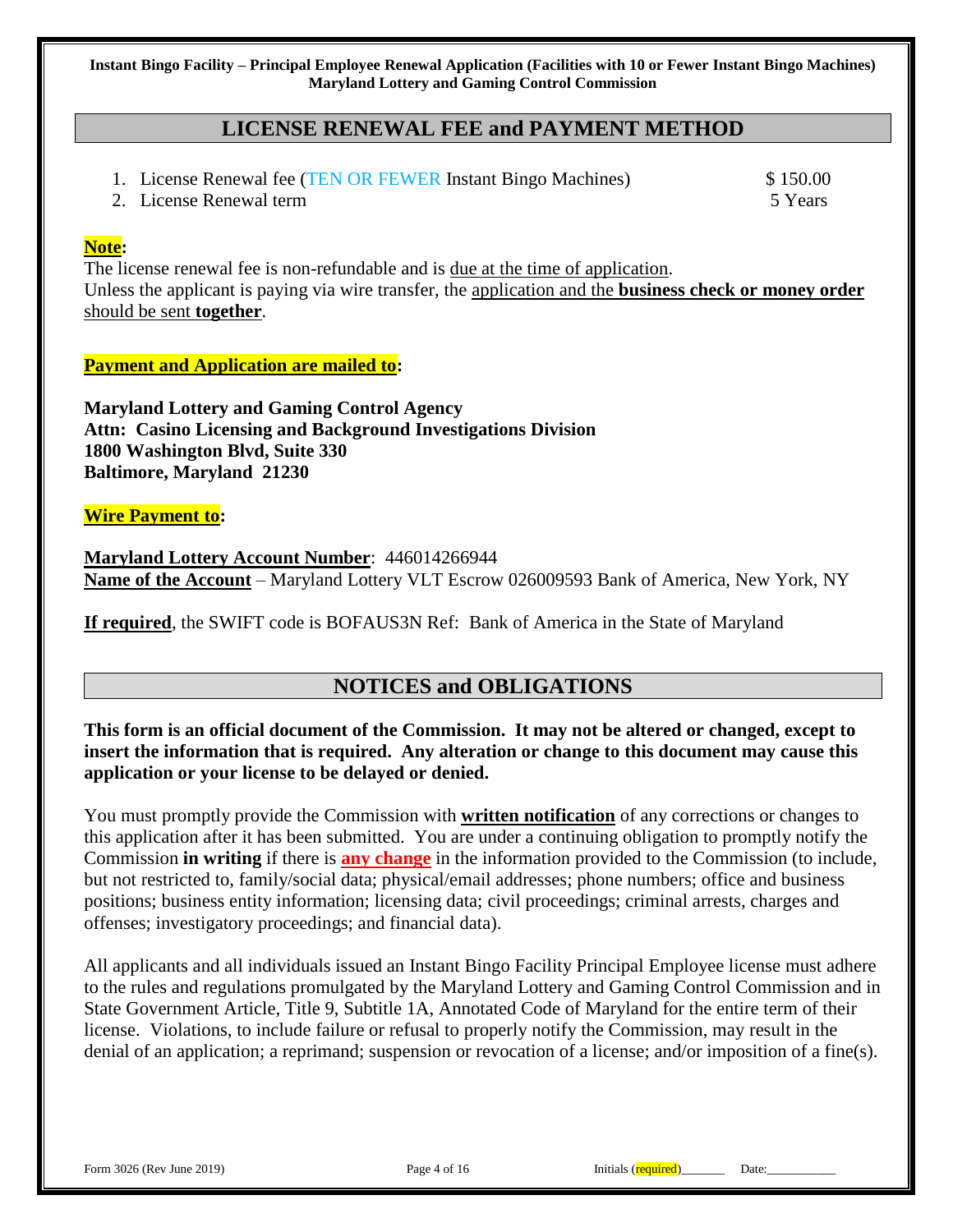| <b>SPONSOR of LICENSE RENEWAL, POSITION</b>                         |                                                         |                             |                                                  |                                                                                                                |  |                                                               |  |                                                            |
|---------------------------------------------------------------------|---------------------------------------------------------|-----------------------------|--------------------------------------------------|----------------------------------------------------------------------------------------------------------------|--|---------------------------------------------------------------|--|------------------------------------------------------------|
| Name of Employing Business Entity:                                  |                                                         |                             |                                                  |                                                                                                                |  |                                                               |  |                                                            |
| Type of Licensee                                                    |                                                         |                             | <b>Bingo Facility</b>                            | Manufacturer<br>Contractor                                                                                     |  |                                                               |  |                                                            |
| Position Applicant is Applying for:                                 |                                                         |                             |                                                  |                                                                                                                |  |                                                               |  |                                                            |
|                                                                     | <b>NAME AND ADDRESS</b>                                 |                             |                                                  |                                                                                                                |  |                                                               |  |                                                            |
| 1. Last Name                                                        |                                                         | <b>First Name</b>           |                                                  |                                                                                                                |  | <b>Middle Name</b>                                            |  | Suffix (Jr., Sr., etc.)                                    |
| 2. Maiden Name                                                      |                                                         |                             |                                                  |                                                                                                                |  |                                                               |  | 3. Date of Birth                                           |
| 4. Address Line 1                                                   |                                                         |                             |                                                  | <b>Address Line 2</b>                                                                                          |  |                                                               |  |                                                            |
| P.O.Box                                                             |                                                         | City                        |                                                  | County                                                                                                         |  |                                                               |  | <b>State/Province</b>                                      |
| <b>Zip Code</b>                                                     | Country                                                 |                             | 5. Email Address                                 |                                                                                                                |  | 6. Home Phone                                                 |  | 7. Cell Phone                                              |
|                                                                     |                                                         |                             |                                                  |                                                                                                                |  |                                                               |  |                                                            |
|                                                                     |                                                         |                             | <b>MAILING ADDRESS (if different from above)</b> |                                                                                                                |  |                                                               |  | N/A, not different                                         |
| 8. Address Line 1                                                   |                                                         |                             |                                                  | <b>Address Line 2</b>                                                                                          |  |                                                               |  |                                                            |
| P.O.Box                                                             |                                                         | <b>City</b>                 |                                                  | County                                                                                                         |  |                                                               |  | <b>State/Province</b>                                      |
| <b>Zip Code</b>                                                     | Country                                                 |                             | <b>Email Address</b>                             |                                                                                                                |  | <b>Home Phone</b>                                             |  | <b>Cell</b>                                                |
|                                                                     |                                                         |                             | <b>DESCRIPTIVE INFORMATION</b>                   |                                                                                                                |  |                                                               |  |                                                            |
| 9. Height                                                           |                                                         | 10. Weight                  | 11. Social Security Number *                     |                                                                                                                |  | 12. Driver's License                                          |  |                                                            |
| FT                                                                  | $_{\rm IN}$                                             | $\frac{1}{2}$ lbs           |                                                  |                                                                                                                |  | State Issued: _                                               |  |                                                            |
| 13. Do you have any tattoos, scars or distinguishing marks? If yes, |                                                         |                             |                                                  | 14. Marital Status:                                                                                            |  |                                                               |  | □ None, I do not have a driver's license                   |
| describe in detail:                                                 |                                                         |                             |                                                  | <b>SINGLE</b><br><b>MARRIED</b>                                                                                |  |                                                               |  |                                                            |
| 15. Place of Birth:                                                 |                                                         |                             |                                                  | <b>DIVORCED</b><br><b>SEPARATED</b>                                                                            |  |                                                               |  |                                                            |
| City/Town                                                           | <b>State/Province</b>                                   |                             | Country                                          |                                                                                                                |  |                                                               |  |                                                            |
| 16. Name of Spouse, Former                                          |                                                         |                             | 17. Spouse, Former Spouse,                       | <b>WIDOWED</b><br><b>DOMESTIC PARTNER</b><br>19. Spouse, Former Spouse, Domestic Partner's Social<br>18. S /FS |  |                                                               |  |                                                            |
| <b>Spouse, Domestic Partner</b>                                     |                                                         | Name (or other AKA)         | <b>Domestic Partner's Maiden</b>                 | /DP's DOB                                                                                                      |  | <b>Security Number</b>                                        |  |                                                            |
|                                                                     |                                                         |                             |                                                  |                                                                                                                |  |                                                               |  |                                                            |
| $\Box$ N/A<br>20. HAIR COLOR                                        |                                                         | $\Box$ N/A<br>21. EYE COLOR |                                                  | $\Box$ N/A<br>22. SEX                                                                                          |  | $\Box$ N/A<br>23. RACE*                                       |  |                                                            |
| $\Box$ (BK)Black                                                    | $\Box$ (BR) Brown                                       | $\Box$                      | (BK) Black $\Box$ (BR) Brown                     |                                                                                                                |  |                                                               |  | Are you of Hispanic/Latino origin? □ Yes □ No              |
| $(BD)$ Blonde $\Box$ (RD) Red<br>$\Box$                             |                                                         |                             | (HZ) Hazel $\Box$ (BL) Blue                      | (M) Male<br>$\mathsf{L}$                                                                                       |  | Caucasian<br>П<br>Black/African American<br>$\Box$            |  |                                                            |
| (GY) Gray<br>ப                                                      | $\Box$ (WH) White                                       |                             | $\Box$ (GY) Gray $\Box$ (GR) Green               | (F) Female<br>$\mathsf{L}$                                                                                     |  | Native Hawaiian/Pacific Islander<br>П<br>Asian<br>ப           |  |                                                            |
| (BA) Bald<br>ப                                                      |                                                         |                             |                                                  |                                                                                                                |  | American Indian/Alaska Native<br>$\perp$<br>Other:<br>$\perp$ |  |                                                            |
|                                                                     |                                                         |                             |                                                  |                                                                                                                |  | categories.                                                   |  | * Multiracial respondents may select all applicable racial |
|                                                                     | Disclosure of your Social Security Number is mandatory. |                             |                                                  |                                                                                                                |  |                                                               |  |                                                            |
|                                                                     |                                                         |                             |                                                  |                                                                                                                |  |                                                               |  |                                                            |
|                                                                     |                                                         |                             |                                                  |                                                                                                                |  |                                                               |  |                                                            |
|                                                                     |                                                         |                             |                                                  |                                                                                                                |  |                                                               |  |                                                            |
| Form 3026 (Rev June 2019)                                           |                                                         |                             | Page 5 of 16                                     |                                                                                                                |  | Initials (required)______                                     |  | Date: $\qquad \qquad$                                      |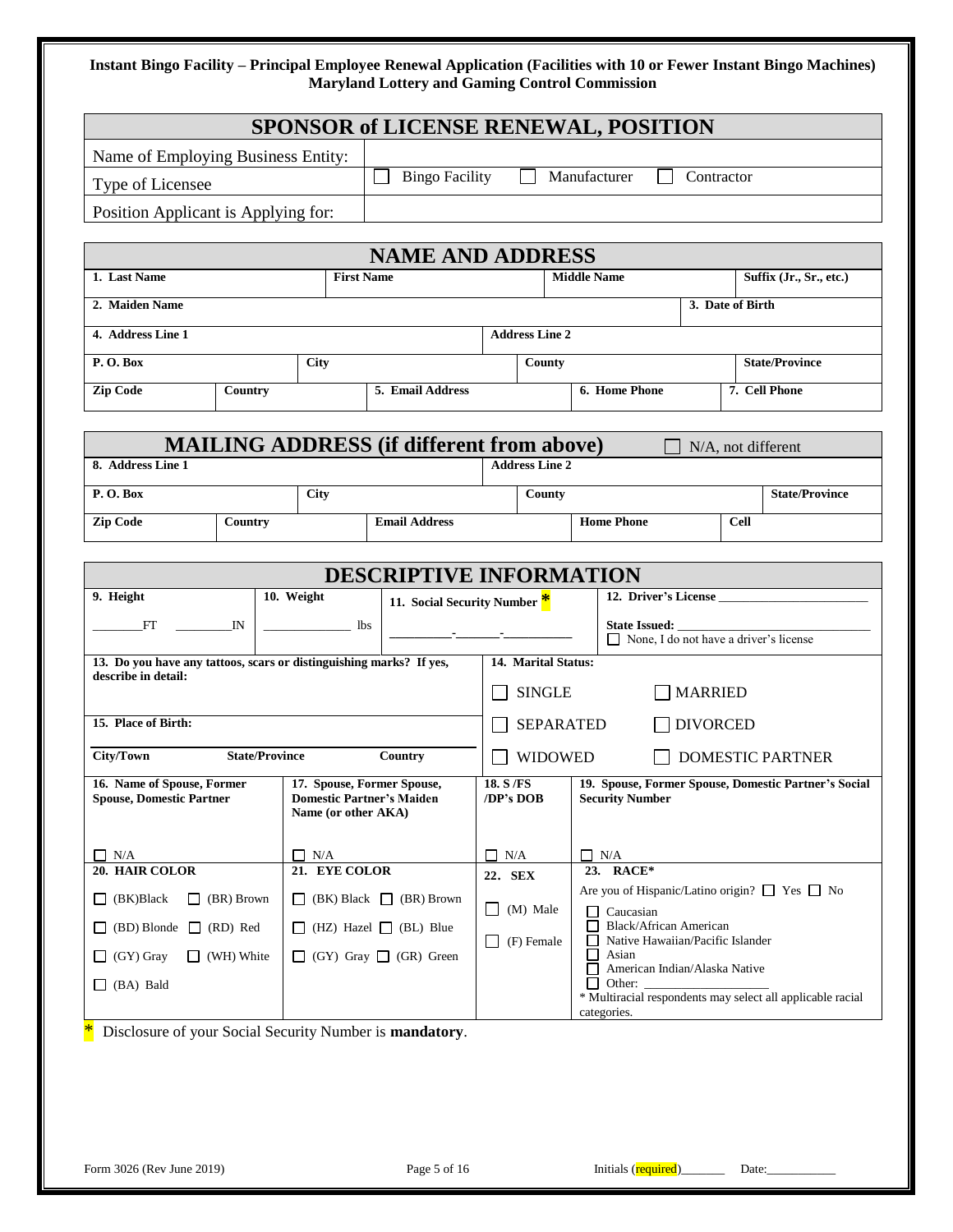| 24. Have you ever been known by any other name(s)?<br>If "Yes", list all other names below and state dates of use for each.<br>Include Maiden Names, Aliases, Nicknames, other name changes, legal or otherwise. | $\perp$ YES $\perp$ NO |              |
|------------------------------------------------------------------------------------------------------------------------------------------------------------------------------------------------------------------|------------------------|--------------|
| Last, Suffix, First Middle / Nickname / Name Changes / Alias                                                                                                                                                     | From:<br>Mo/Yr         | To:<br>Mo/Yr |
|                                                                                                                                                                                                                  |                        |              |
|                                                                                                                                                                                                                  |                        |              |

| 25. Are you a United States citizen?                               | YES.<br>NO                                                                                                                                                               |
|--------------------------------------------------------------------|--------------------------------------------------------------------------------------------------------------------------------------------------------------------------|
| If "No", complete the following:                                   |                                                                                                                                                                          |
| a. Country of Citizenship:                                         |                                                                                                                                                                          |
| Name and Address of sponsor<br>upon your arrival:                  |                                                                                                                                                                          |
| b. If a naturalized citizen complete:                              | 3. Court:                                                                                                                                                                |
| c.                                                                 | If you are a legally authorized Permanent Resident Alien, provide the "A" number from your Permanent Resident Card:<br>Card Number: (Attach a color copy front and back) |
| d.<br>U.S. Work Visa that you possess and provide the Visa number: | If you do not possess a Permanent Resident Card but are authorized to work in the United States, please describe the<br>Description of Authorization:                    |
|                                                                    |                                                                                                                                                                          |

| 26. Do you have a current passport?<br>N <sub>O</sub><br><b>YES</b><br>If "Yes", complete the following: |                  |                            |                       |                    |  |  |
|----------------------------------------------------------------------------------------------------------|------------------|----------------------------|-----------------------|--------------------|--|--|
| <b>Passport Number</b>                                                                                   | Country of Issue | City or State where Issued | Date<br><b>Issued</b> | Expiration<br>Date |  |  |
|                                                                                                          |                  |                            |                       |                    |  |  |

| <b>RESIDENCE</b> |                                                                                                                 |                                                                                             |      |                                      |  |  |  |  |
|------------------|-----------------------------------------------------------------------------------------------------------------|---------------------------------------------------------------------------------------------|------|--------------------------------------|--|--|--|--|
|                  | 27. Have you lived in the same address, listed above in Question #4, since you submitted your last application? |                                                                                             |      |                                      |  |  |  |  |
| <b>YES</b>       | $\vert$   NO                                                                                                    |                                                                                             |      |                                      |  |  |  |  |
|                  | If "Yes", skip to Question #28                                                                                  |                                                                                             |      |                                      |  |  |  |  |
|                  |                                                                                                                 | If "No", list all addresses where you have lived since you submitted your last application. |      |                                      |  |  |  |  |
|                  | <b>Dates</b>                                                                                                    |                                                                                             | Own  |                                      |  |  |  |  |
| From:            | From:                                                                                                           |                                                                                             | or   | Name, address & telephone no. of     |  |  |  |  |
| (Mo/Yr)          | (Mo/Yr)                                                                                                         | Address, apt. #, city, state/province, zip code                                             | Rent | mortgage company or landlord, if any |  |  |  |  |
|                  |                                                                                                                 |                                                                                             |      |                                      |  |  |  |  |
|                  |                                                                                                                 |                                                                                             |      |                                      |  |  |  |  |
|                  |                                                                                                                 |                                                                                             |      |                                      |  |  |  |  |
|                  |                                                                                                                 |                                                                                             |      |                                      |  |  |  |  |
|                  |                                                                                                                 |                                                                                             |      |                                      |  |  |  |  |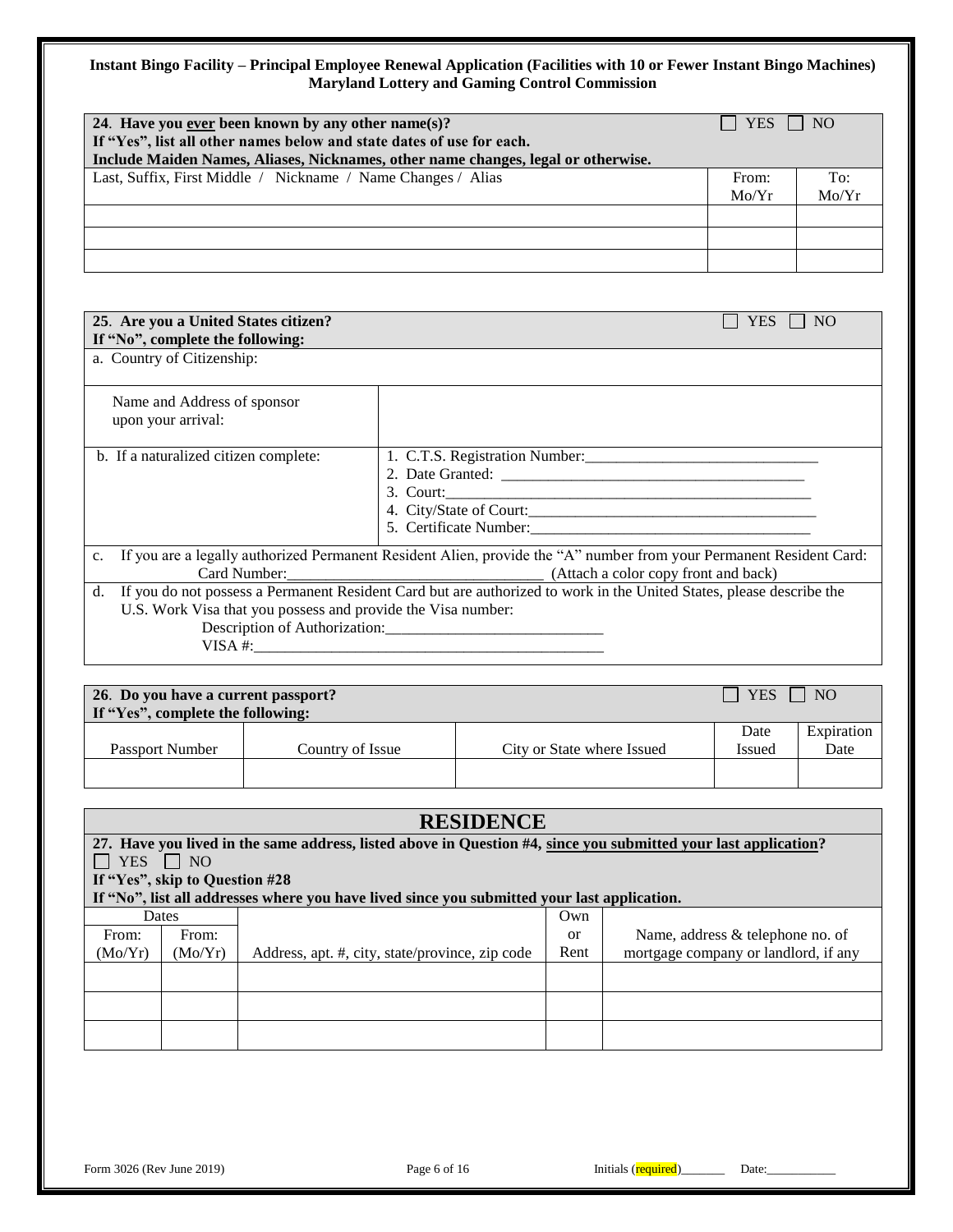|                                                                                                                                                                                                                                                                                                                                                                                           | <b>DEPENDENTS</b> |                     |                                      |
|-------------------------------------------------------------------------------------------------------------------------------------------------------------------------------------------------------------------------------------------------------------------------------------------------------------------------------------------------------------------------------------------|-------------------|---------------------|--------------------------------------|
| 28. Have your custody arrangements or financial support provisions changed since you submitted your last<br>application?<br>If "Yes", list the applicable names of your dependent children, step-children and adopted children;<br>list the amount of support; and<br>list all other persons who you are supporting or contributing to the support of, and provide the amount of support. |                   |                     | <b>YES</b><br>NO <sub>1</sub><br>N/A |
|                                                                                                                                                                                                                                                                                                                                                                                           | Dependent #1      |                     |                                      |
| Please mark the appropriate response regarding your child support obligations:<br>I am not subject to a court order for the support of this child.                                                                                                                                                                                                                                        |                   |                     |                                      |
| I am subject to a court order for the support of one or more children and am in compliance with a plan approved by the<br>public agency/court enforcing the order for the repayment of the amount owed pursuant to the order (indicate amount in<br>section above); or                                                                                                                    |                   |                     |                                      |
| I am subject to a court order for the support of one or more children and am NOT in compliance with the order or a plan<br>approved by the public agency/court enforcing the order for the repayment of the amount owed pursuant to the order.                                                                                                                                            |                   |                     |                                      |
| Name (Last, First, Middle)                                                                                                                                                                                                                                                                                                                                                                |                   | Date of Birth       |                                      |
| Address                                                                                                                                                                                                                                                                                                                                                                                   |                   |                     |                                      |
| City                                                                                                                                                                                                                                                                                                                                                                                      | <b>State</b>      |                     | Postal Code                          |
| Amount of Support                                                                                                                                                                                                                                                                                                                                                                         |                   |                     |                                      |
| Identify the public agency/court responsible for enforcing the child support order:                                                                                                                                                                                                                                                                                                       |                   |                     | N/A                                  |
|                                                                                                                                                                                                                                                                                                                                                                                           | Dependent #2      |                     |                                      |
| Please mark the appropriate response regarding your child support obligations:<br>I am not subject to a court order for the support of this child.                                                                                                                                                                                                                                        |                   |                     |                                      |
| I am subject to a court order for the support of one or more children and am in compliance with a plan approved by the<br>public agency/court enforcing the order for the repayment of the amount owed pursuant to the order (indicate amount in<br>section above); or                                                                                                                    |                   |                     |                                      |
| I am subject to a court order for the support of one or more children and am NOT in compliance with the order or a plan                                                                                                                                                                                                                                                                   |                   |                     |                                      |
| approved by the public agency/court enforcing the order for the repayment of the amount owed pursuant to the order.<br>Name (Last, First, Middle)                                                                                                                                                                                                                                         |                   | Date of Birth       |                                      |
| Address                                                                                                                                                                                                                                                                                                                                                                                   |                   |                     |                                      |
| City                                                                                                                                                                                                                                                                                                                                                                                      | State             |                     | Postal Code                          |
| Amount of Support                                                                                                                                                                                                                                                                                                                                                                         |                   |                     |                                      |
| Identify the public agency/court responsible for enforcing the child support order:                                                                                                                                                                                                                                                                                                       |                   |                     | N/A                                  |
|                                                                                                                                                                                                                                                                                                                                                                                           |                   |                     |                                      |
| Note: Attach additional copies of Exhibit pages as needed                                                                                                                                                                                                                                                                                                                                 |                   |                     |                                      |
|                                                                                                                                                                                                                                                                                                                                                                                           |                   |                     |                                      |
|                                                                                                                                                                                                                                                                                                                                                                                           |                   |                     |                                      |
|                                                                                                                                                                                                                                                                                                                                                                                           |                   |                     |                                      |
| Form 3026 (Rev June 2019)                                                                                                                                                                                                                                                                                                                                                                 | Page 7 of 16      | Initials (required) | Date:                                |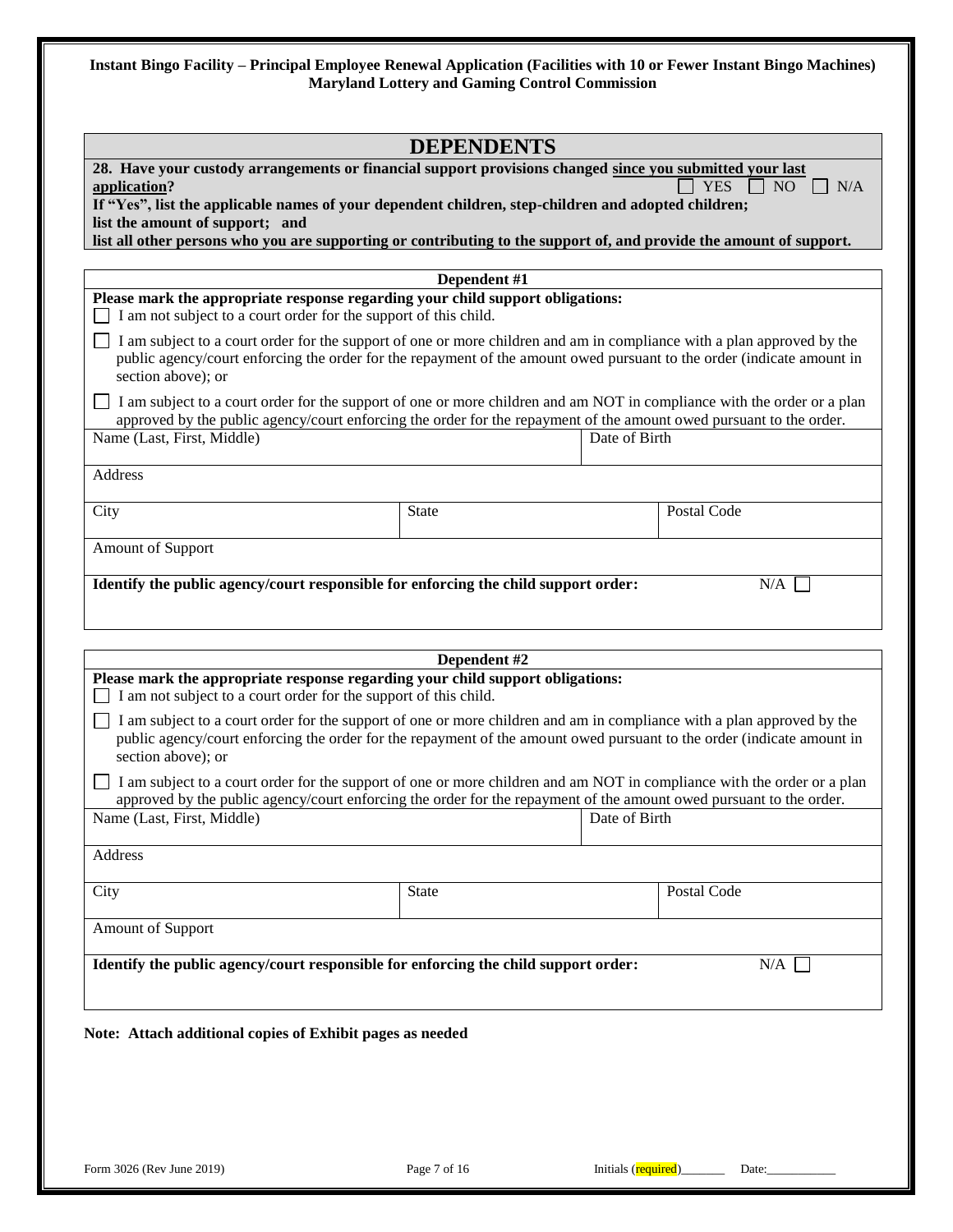# **EMPLOYMENT**

| 29. List any Instant Bingo Operation, or, casino or gaming/gambling related company,* in any jurisdiction         |
|-------------------------------------------------------------------------------------------------------------------|
| (including the Instant Bingo Operation for which you are submitting a renewal license application) where you have |
| been employed since you submitted your last application.                                                          |

\**Casino or gaming/gambling related company* includes any form or type of casino, gaming/gambling related operation, Instant Bingo Operation, any manufacturer of gaming/gambling equipment, junket enterprise, horse racing, dog racing, pari-mutuel operation, lottery, sports betting, Internet gaming, etc.

| Dates   |         |                             | Title/Position |            |            |
|---------|---------|-----------------------------|----------------|------------|------------|
| From:   | To:     | Name, Address and Telephone | and            | Name of    | Reason for |
| (Mo/Yr) | (Mo/Yr) | Number of Employer(s)       | License Number | Supervisor | Leaving    |
|         |         |                             |                |            |            |
|         |         |                             |                |            |            |
|         |         |                             |                |            |            |
|         |         |                             |                |            |            |
|         |         |                             |                |            |            |
|         |         |                             |                |            |            |

|         | 30. List any other businesses where you have been employed since you submitted your last application. |                             |                |            |            |  |  |  |
|---------|-------------------------------------------------------------------------------------------------------|-----------------------------|----------------|------------|------------|--|--|--|
|         | Dates                                                                                                 |                             | Title/Position |            |            |  |  |  |
| From:   | To:                                                                                                   | Name, Address and Telephone | and            | Name of    | Reason for |  |  |  |
| (Mo/Yr) | (Mo/Yr)                                                                                               | Number of $Emplover(s)$     | License Number | Supervisor | Leaving    |  |  |  |
|         |                                                                                                       |                             |                |            |            |  |  |  |
|         |                                                                                                       |                             |                |            |            |  |  |  |
|         |                                                                                                       |                             |                |            |            |  |  |  |
|         |                                                                                                       |                             |                |            |            |  |  |  |
|         |                                                                                                       |                             |                |            |            |  |  |  |
|         |                                                                                                       |                             |                |            |            |  |  |  |

| 31. With regard to the employment listed in #29 and #30, since you submitted your last application: |                      |
|-----------------------------------------------------------------------------------------------------|----------------------|
| a. were you discharged, suspended or asked to resign from employment?                               | $\Box$ YES $\Box$ NO |
| b. were you charged with any infraction which was the subject of any disciplinary action?           | $\Box$ YES $\Box$ NO |

#### **If "Yes" to either question, complete the following chart:**

| ш.                  | Tes to charge question, complete the following enarge. |            |                                                  |
|---------------------|--------------------------------------------------------|------------|--------------------------------------------------|
|                     | Date of Discharge,                                     |            |                                                  |
|                     | Suspension,                                            |            |                                                  |
| Name of Business or | Resignation or                                         | Name of    | Reason for Discharge, Suspension, Resignation or |
| Employer            | Disciplinary Action                                    | Supervisor | Disciplinary Action                              |
|                     |                                                        |            |                                                  |
|                     |                                                        |            |                                                  |
|                     |                                                        |            |                                                  |
|                     |                                                        |            |                                                  |
|                     |                                                        |            |                                                  |
|                     |                                                        |            |                                                  |

## **BANKRUPTCY**

**32. Since you submitted your last application, have you as an individual, or any business entity with which you are or were associated, filed under bankruptcy, been petitioned into bankruptcy or made a proposal under any bankruptcy or insolvency law in any jurisdiction?** The same state of the same state of the same state  $\Box$  **YES**  $\Box$  **NO** 

| Date<br>Filed | Name & Address of Court | Docket/Case<br>Number | <b>Other Parties</b><br>to Suit | Nature of Suit | Disposition | Date of<br>Disposition |
|---------------|-------------------------|-----------------------|---------------------------------|----------------|-------------|------------------------|
|               |                         |                       |                                 |                |             |                        |
|               |                         |                       |                                 |                |             |                        |
|               |                         |                       |                                 |                |             |                        |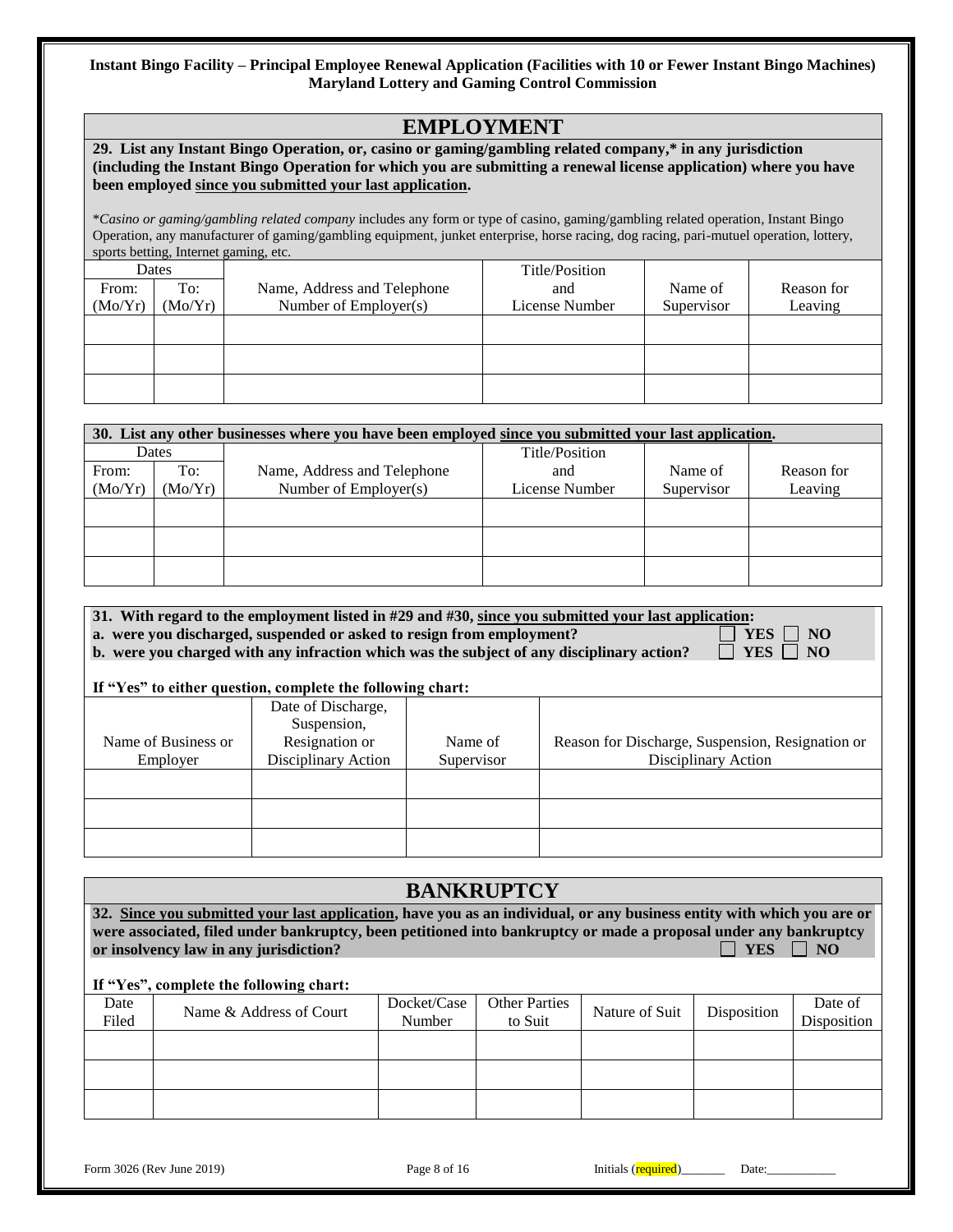## **CIVIL, CRIMINAL and INVESTIGATORY PROCEEDINGS**

#### **RENEWAL APPLICATION INSTRUCTIONS:**

**Your responses to the questions on the Page 9, Page 10 and Page 11 relate to the entire period of time since you submitted your last application.**

#### **Prior to responding to Question #33 and to Question #38, carefully review the instructions and definitions.**

**DEFINITIONS:** For purposes of Question #1 and Question #6:

- A. "**Arrest**" includes any time that you were stopped by any law enforcement officer and advised that you were under arrest, detained, held for questioning or were requested by a law enforcement officer to come to a law enforcement office or facility and answer questions. "Arrest" also includes any circumstances in which you were taken into custody by any law enforcement officer, fingerprinted, detained in any jail or detention center, or otherwise been the subject of a court order to appear in a judicial proceeding in which you were accused of a "crime or offense" as defined in subsection C.
- B. "**Charge**" includes any indictment, complaint, information, summons, or other notice of the alleged commission of any "offense."
- C. "**Offense**" includes all felonies, misdemeanors, and summary offenses that may have required you to appear before any municipal, state, or federal grand jury, court, or any other judicial tribunal except juvenile court. "Offense" also includes all driving-related charges or offenses that carry any period of incarceration (examples are violations such as, but not limited to, Driving Under the Influence; Driving While Intoxicated; Driving While Suspended; Driving While Revoked; Fleeing and Eluding; Falsified Registration Plates, False Reports, and Failure to Remain at the Scene of a Collision).
- 1. **Answer "YES"** and provide all information to the best of your ability EVEN IF:
	- A. You or the identified individual did not commit the offense charged;
	- B. The charges were dismissed or downgraded to a lesser charge;
	- C. You or the identified individual completed a pretrial intervention or other rehabilitation or diversionary program;
	- D. You or the identified individual were not convicted;
	- E. You or the identified individual did not serve any time in a correctional facility;
	- F. The charges or offenses happened a long time ago; or
	- G. You or the identified individual were not arrested for the charge.
	- 2. **Answer "NO"** if:
	- A. You or the identified individual were not charged with or arrested for any crime or offense;
	- B. You or the identified individual were arrested or charged when you or the identified individual were under eighteen (18) years of age and the arrest or charge, including any sentence that a court imposed, was adjudicated entirely in juvenile court;
	- C. The records of the charge or arrest have been expunged pursuant to an order of court or otherwise sealed by a court of competent jurisdiction.

## **After you have carefully read the contents of this page, sign below.**

\_\_\_\_\_\_\_\_\_\_\_\_\_\_\_\_\_\_\_\_\_\_\_\_\_\_\_\_\_ \_\_\_\_\_\_\_\_\_\_\_\_\_\_\_\_\_\_\_\_\_\_\_\_\_\_\_\_\_ \_\_\_\_\_\_\_\_\_\_\_\_\_\_\_\_\_

I have read and understand the instructions and definitions

Signature **Printed Name Printed Name Date Date** 

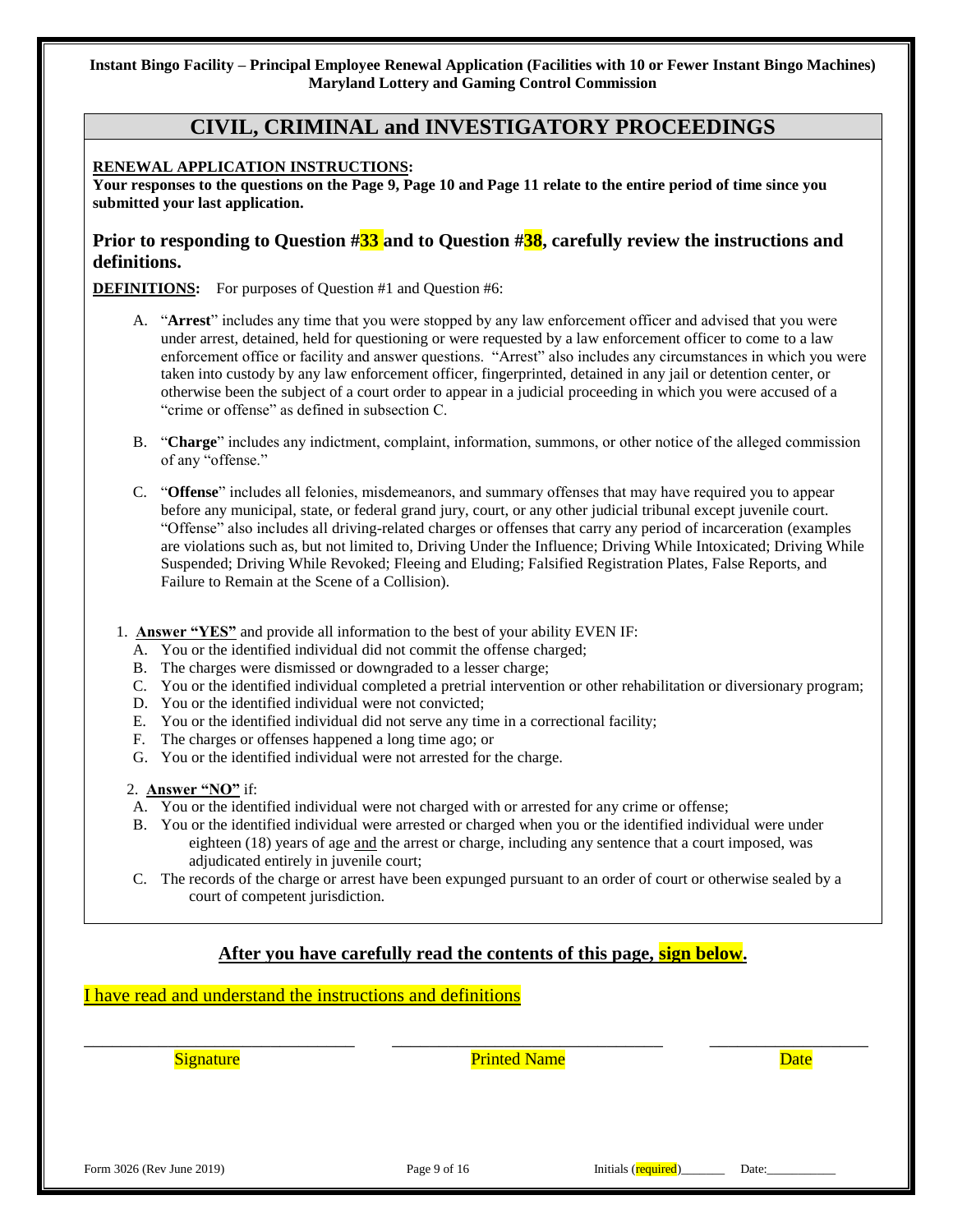# **IMPORTANT**

**The Maryland Lottery and Gaming Control Agency will make inquiries to establish whether the identified individuals have had involvement with law enforcement agencies. Failure to disclose any such involvement, or submitting false or misleading information, will be taken into account when assessing the Applicant's character, honesty and integrity.**

**33. Since you submitted your last application to the Commission, have you been arrested or charged with any offense in any jurisdiction, as outlined on Page 9?**  $\Box$  **YES**  $\Box$  **YES**  $\Box$  **NO** 

#### **If "Yes", complete the following chart:**

| Nature of Charge or |           |                                    | Disposition            |          |
|---------------------|-----------|------------------------------------|------------------------|----------|
| Offense/Location of | Date of   | Name and Address of Law            | (Convicted, Acquitted, |          |
| Where Incident      | Charge or | <b>Enforcement Agency or Court</b> | Dismissed, Pending,    | Sentence |
| Occurred            | Offense   | Involved                           | Pardoned, etc.)        | (if any) |
|                     |           |                                    |                        |          |
|                     |           |                                    |                        |          |
|                     |           |                                    |                        |          |
|                     |           |                                    |                        |          |
|                     |           |                                    |                        |          |

| 34. To the best of your knowledge, has a criminal indictment, an information or a complaint been filed or returned |                        |
|--------------------------------------------------------------------------------------------------------------------|------------------------|
| against you, or named you as an unindicted party or unindicted co-conspirator in any criminal proceeding in any    |                        |
| jurisdiction since you submitted your last application?                                                            | $\perp$ YES $\perp$ NO |

#### **If "Yes", complete the following chart:**

| Name and Address of Governmental<br>Agency/Organization Involved | Nature of Proceeding | Outcome/Disposition | Date |
|------------------------------------------------------------------|----------------------|---------------------|------|
|                                                                  |                      |                     |      |
|                                                                  |                      |                     |      |
|                                                                  |                      |                     |      |

**35. To the best of your knowledge, have you been the subject of an investigation conducted by any governmental agency/organization, court, commission, committee, grand jury or investigatory body (local, state, county, provincial, federal, national, etc.) other than in connection with a traffic summons since you submitted your last application?**   $\Box$  YES  $\Box$  NO

|                         |           | Date on   |                |
|-------------------------|-----------|-----------|----------------|
|                         | Was       | which     | Approximate    |
| Nature of Proceeding or | Testimony | Testimony | Time Period of |
| Investigation           | Given?    | was Given | Investigation  |
|                         |           |           |                |
|                         |           |           |                |
|                         |           |           |                |
|                         |           |           |                |
|                         |           |           |                |
|                         |           |           |                |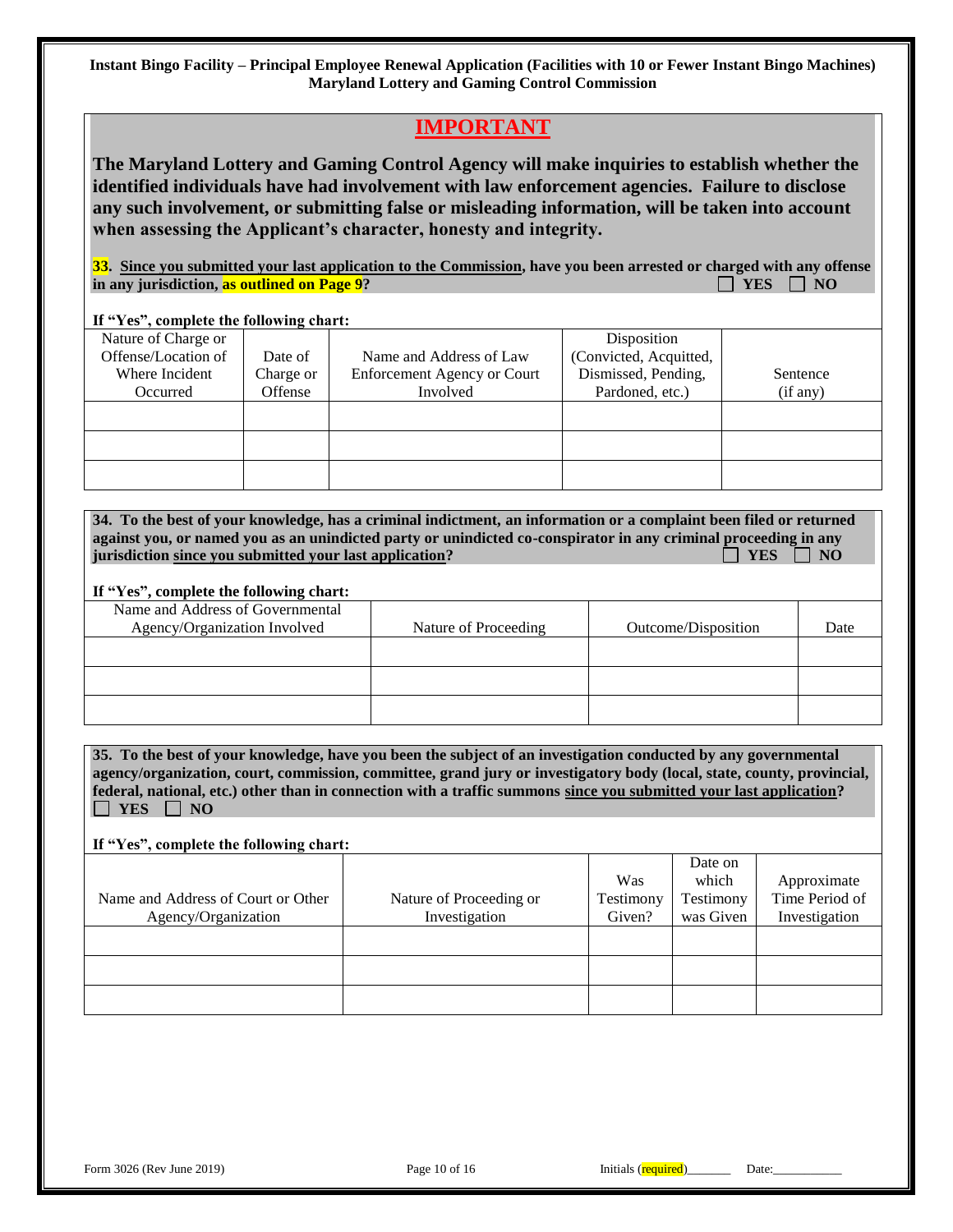|                                                           | If "Yes", complete the following chart: |                                                                                                                                                                                                               |                                                           |                |                                |                         |
|-----------------------------------------------------------|-----------------------------------------|---------------------------------------------------------------------------------------------------------------------------------------------------------------------------------------------------------------|-----------------------------------------------------------|----------------|--------------------------------|-------------------------|
|                                                           | Governmental                            |                                                                                                                                                                                                               |                                                           |                |                                |                         |
|                                                           | Agency/Organization                     | Nature of Charge<br>Date                                                                                                                                                                                      |                                                           |                |                                | Disposition             |
|                                                           |                                         |                                                                                                                                                                                                               |                                                           |                |                                |                         |
|                                                           |                                         |                                                                                                                                                                                                               |                                                           |                |                                |                         |
|                                                           |                                         |                                                                                                                                                                                                               |                                                           |                |                                |                         |
|                                                           |                                         | 37. Since you submitted your last application, have you received a pardon, or has any government agency/                                                                                                      |                                                           |                |                                |                         |
| criminal offense?                                         |                                         | organization dismissed, suspended or deferred any criminal investigation or prosecution against you for any                                                                                                   |                                                           |                |                                |                         |
|                                                           |                                         |                                                                                                                                                                                                               |                                                           |                |                                | <b>YES</b><br>NO        |
| If "Yes", complete the following chart:                   |                                         |                                                                                                                                                                                                               |                                                           |                |                                |                         |
| Date of Pardon,                                           |                                         |                                                                                                                                                                                                               |                                                           |                | Name and Address of Government |                         |
| Dismissal.                                                |                                         |                                                                                                                                                                                                               | Agency/Organization Granting Pardon,                      |                |                                |                         |
| Suspension or Deferral                                    |                                         |                                                                                                                                                                                                               | Dismissal, Suspension or Deferral<br>Type of Action Taken |                |                                |                         |
|                                                           |                                         |                                                                                                                                                                                                               |                                                           |                |                                |                         |
|                                                           |                                         |                                                                                                                                                                                                               |                                                           |                |                                |                         |
|                                                           |                                         |                                                                                                                                                                                                               |                                                           |                |                                |                         |
|                                                           |                                         | 38. Since you submitted your last application, has your spouse, domestic partner, child, step-child or adopted child<br>been arrested or charged with any offense in any jurisdiction, as outlined on Page 9? |                                                           |                |                                | <b>YES</b><br><b>NO</b> |
|                                                           |                                         |                                                                                                                                                                                                               |                                                           |                |                                |                         |
|                                                           |                                         |                                                                                                                                                                                                               |                                                           |                |                                |                         |
|                                                           |                                         |                                                                                                                                                                                                               |                                                           |                |                                |                         |
|                                                           |                                         |                                                                                                                                                                                                               |                                                           |                | Disposition                    |                         |
|                                                           |                                         |                                                                                                                                                                                                               | Date of                                                   | Name of Law    | (Convicted,                    |                         |
|                                                           |                                         |                                                                                                                                                                                                               | Charge                                                    | Enforcement    | Acquitted,                     |                         |
|                                                           |                                         | Nature of Charge or                                                                                                                                                                                           | <b>or</b>                                                 | Agency or      | Dismissed,                     |                         |
|                                                           | Relationship                            | Offense                                                                                                                                                                                                       | Offense                                                   | Court Involved | Pending, etc.)                 | (if any)                |
|                                                           |                                         |                                                                                                                                                                                                               |                                                           |                |                                | Sentence                |
|                                                           |                                         |                                                                                                                                                                                                               |                                                           |                |                                |                         |
| If "Yes", complete the following chart:<br>Name of Person |                                         |                                                                                                                                                                                                               |                                                           |                |                                |                         |

 $\Box$  YES  $\Box$  NO

|                             |                   | Type of Permit,      |             | Disposition:       |
|-----------------------------|-------------------|----------------------|-------------|--------------------|
|                             | Name & Address of | License, Certificate | Date of     | Granted, Denied,   |
| Name & Address of Applicant | Licensing Body    | or Registration      | Application | Pending, Withdrawn |
|                             |                   |                      |             |                    |
|                             |                   |                      |             |                    |
|                             |                   |                      |             |                    |
|                             |                   |                      |             |                    |
|                             |                   |                      |             |                    |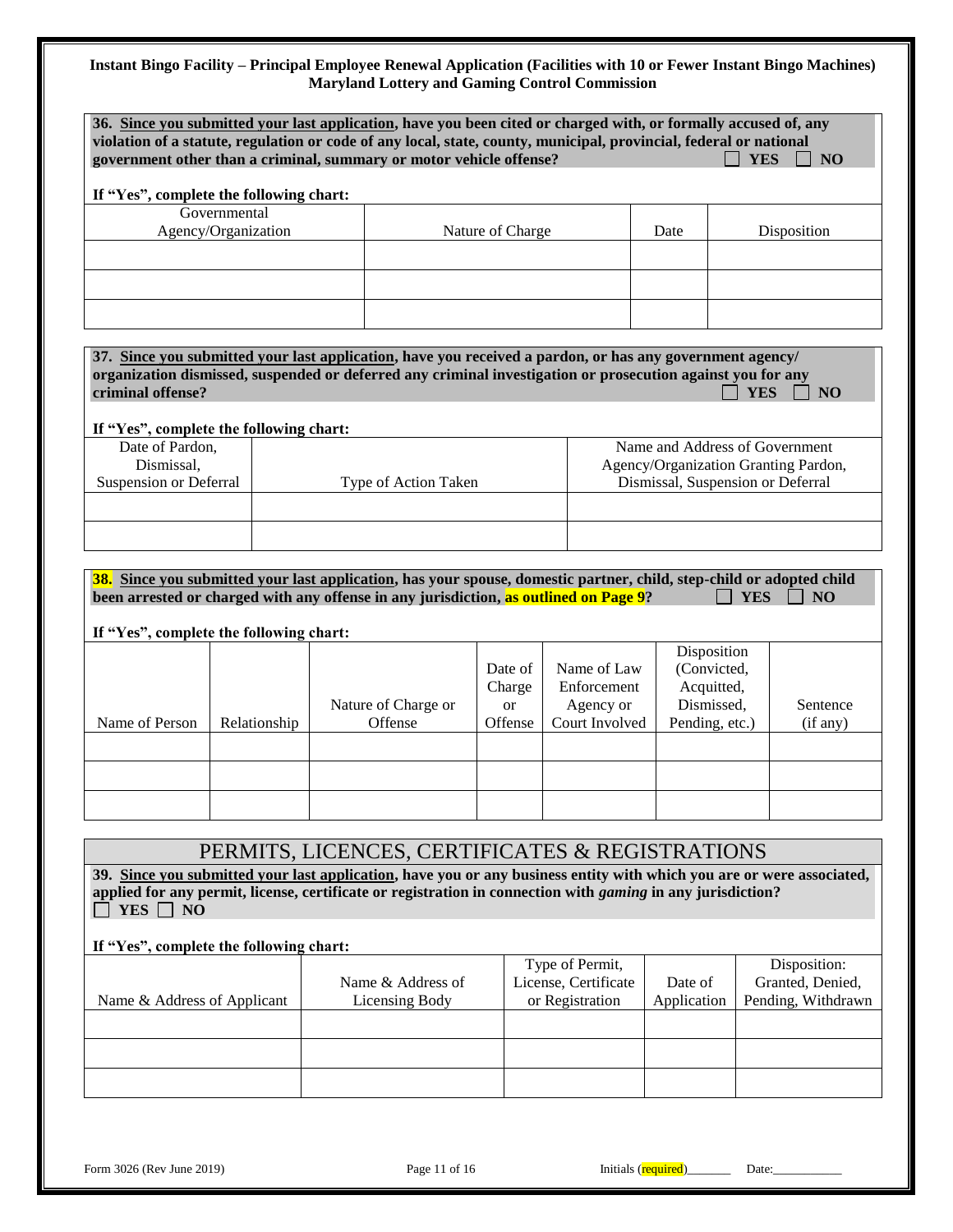| 40. Since you submitted your last application, have any of the <i>gaming</i> licenses, permits or certifications applied for,<br>or held by you or any business entity with which you are or were associated denied, suspended, revoked or subject to<br>YES     NO<br>any conditions in any jurisdictions?<br>If "Yes", complete the following chart: |                                                       |                                                              |                                                    |  |  |  |
|--------------------------------------------------------------------------------------------------------------------------------------------------------------------------------------------------------------------------------------------------------------------------------------------------------------------------------------------------------|-------------------------------------------------------|--------------------------------------------------------------|----------------------------------------------------|--|--|--|
| Type of License,<br>Permit or Certificate                                                                                                                                                                                                                                                                                                              | Name & Address of Governmental<br>Agency/Organization | Date of Denial,<br>Suspension,<br>Revocation or<br>Condition | Reason(s) for Denial,<br>Suspension, or Revocation |  |  |  |
|                                                                                                                                                                                                                                                                                                                                                        |                                                       |                                                              |                                                    |  |  |  |

# GARNISHMENTS, LIENS, JUDGMENTS, DELINQUENT PAYMENTS

**41.** Since you submitted your last application, have your wages, earnings or other income been subject to garnishment, attachment or other similar orders in any jurisdiction? garnishment, attachment or other similar orders in any jurisdiction?

#### **If "Yes", complete the following chart:**

| $\mathbf{r}$ and $\mathbf{r}$ are $\mathbf{r}$ and $\mathbf{r}$ and $\mathbf{r}$ and $\mathbf{r}$ |                      |                   |                            |                       |
|---------------------------------------------------------------------------------------------------|----------------------|-------------------|----------------------------|-----------------------|
| Nature & Amount of                                                                                | Name & Address of    | Name & Address of |                            |                       |
| Obligation                                                                                        | Holder of Obligation | Court             | <b>Court Docket Number</b> | <b>Current Status</b> |
|                                                                                                   |                      |                   |                            |                       |
|                                                                                                   |                      |                   |                            |                       |
|                                                                                                   |                      |                   |                            |                       |
|                                                                                                   |                      |                   |                            |                       |
|                                                                                                   |                      |                   |                            |                       |
|                                                                                                   |                      |                   |                            |                       |

42. <u>Since you submitted your last application</u>, have you had a lien or financial judgment filed against you? (This includes child support orders, or judgments and federal state and local tax liens) **FILES**  $\Box$  NO includes child support orders, or judgments and federal state and local tax liens)

|                    |                             |                         | Court  |               |
|--------------------|-----------------------------|-------------------------|--------|---------------|
| Nature & Amount of | Name & Address of Holder of |                         | Docket | Current       |
| Obligation         | Obligation                  | Name & Address of Court | Number | <b>Status</b> |
|                    |                             |                         |        |               |
|                    |                             |                         |        |               |
|                    |                             |                         |        |               |
|                    |                             |                         |        |               |
|                    |                             |                         |        |               |
|                    |                             |                         |        |               |

| 43. Are you currently delinquent in the payments, to include child support, taxes, student loans, mortgage, credit<br><b>YES</b><br>$\overline{\phantom{a}}$ NO<br>cards and any other financial obligations?<br>If "Yes", complete the following chart: |                         |                                      |                             |                          |  |  |  |
|----------------------------------------------------------------------------------------------------------------------------------------------------------------------------------------------------------------------------------------------------------|-------------------------|--------------------------------------|-----------------------------|--------------------------|--|--|--|
| Name & Address of Holder of Obligation                                                                                                                                                                                                                   | Nature of<br>Obligation | Total Amount of<br><b>Obligation</b> | <b>Amount</b><br>Delinquent | Current<br><b>Status</b> |  |  |  |
|                                                                                                                                                                                                                                                          |                         |                                      |                             |                          |  |  |  |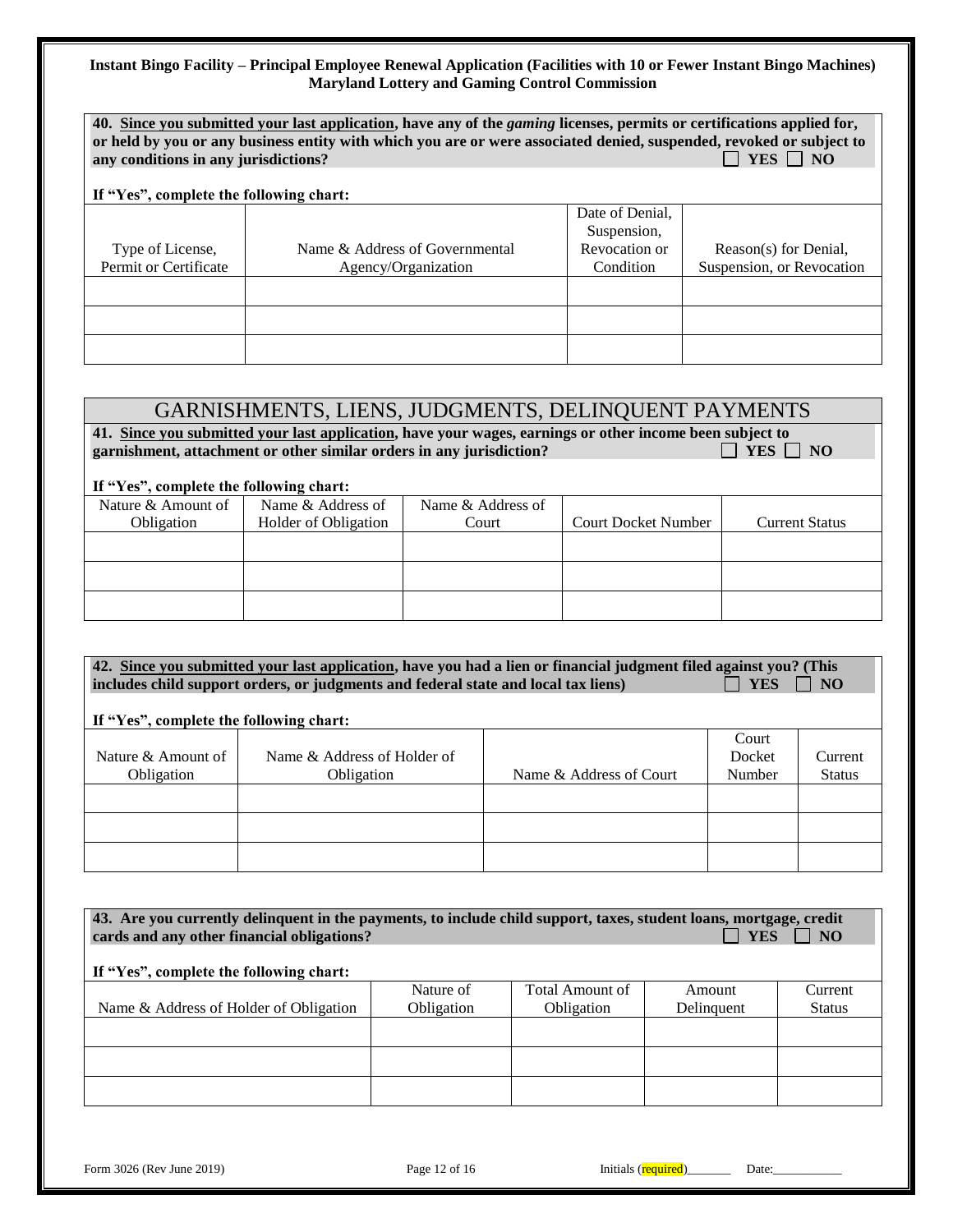## **ILLEGAL USE of CONTROLLED DANGEROUS SUBSTANCES**

**44. Do you currently engage in the illegal use of drugs, or have you been arrested for such use since you submitted**  *your last application?* **The set of the set of the set of the set of the set of the set of the set of the set of the set of the set of the set of the set of the set of the set of the set of the set of the set of the set o** 

#### **If "Yes", explain below:**

Detailed Explanation (dates, jurisdictions, etc., as applicable for full explanation):

\* If necessary, copy Exhibit and attach to application

## **USE of ALCOHOL in the WORKPLACE**

**45. The use of alcohol by licensees may be prohibited in an Instant Bingo Facility, and any use of alcohol that adversely affects job performance or conduct may be the basis for discipline of video lottery employees and revocation or suspension of an Instant Bingo Facility Employee license. Does this present a problem for you?**   $\Box$  YES  $\Box$  NO

#### **If "Yes", explain below:**

Detailed Explanation:

\* If necessary, copy Exhibit and attach to application

## **PROBLEM GAMBLING**

**46a.** Are you a compulsive gambler or a problem gambler?  $\Box$  YES  $\Box$  YES  $\Box$  NO **46b. Have you been voluntarily or involuntarily excluded from any gaming facility in any state or any jurisdiction since you submitted your last application?** All the state of the state of the state of the state of the state of the state of the state of the state of the state of the state of the state of the state of the state of the

**If "Yes" to either question, explain below:**

Detailed Explanation (dates, jurisdictions, etc., as applicable for full explanation):

\* If necessary, copy Exhibit and attach to application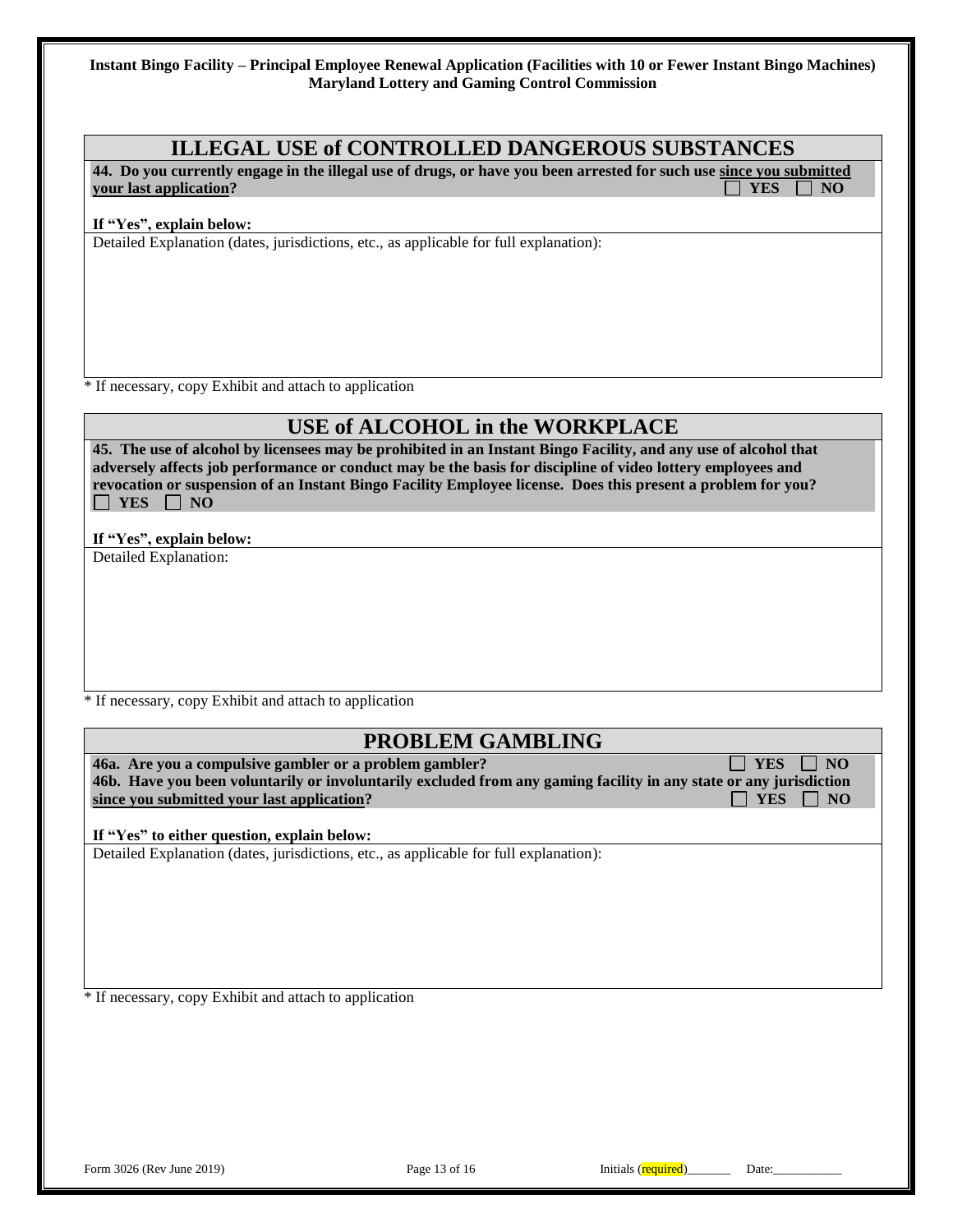# **AUTHORIZATION FOR RELEASE OF INFORMATION**

**TO: \_\_\_\_\_\_\_\_\_\_\_\_\_\_\_\_\_\_\_\_\_\_\_\_\_\_\_\_\_\_\_\_\_\_\_\_\_\_\_\_\_\_\_\_\_\_\_\_\_\_\_\_\_\_\_\_\_\_\_\_\_\_\_\_\_\_\_**

**FROM: \_\_\_\_\_\_\_\_\_\_\_\_\_\_\_\_\_\_\_\_\_\_\_\_\_\_\_\_\_\_\_\_\_\_\_\_\_\_\_\_\_\_\_\_\_\_\_\_\_\_\_\_\_\_\_\_\_\_\_\_\_\_\_\_\_\_\_**

**(To be completed by Commission)**

#### **(Printed Name of Applicant)**

I am an applicant for an Instant Bingo Facility Principal Employee license in the State of Maryland.

The Maryland Lottery and Gaming Control Commission ("Commission") is required by law to conduct an investigation of an applicant for an Instant Bingo Facility Principal Employee license. That investigation requires the Commission to collect and evaluate information about me. I irrevocably give consent to the Maryland Lottery and Gaming Control Commission and persons authorized by the Commission, to: (1) verify all information provided in the license application documents; (2) conduct a background investigation of me; and to have access to any and all information that I have provided to any other jurisdiction seeking a similar license in that jurisdiction, as well as the information obtained by that other jurisdiction during the course of any investigation that it may have conducted about me.

By executing this Authorization, I authorize any of the following entities to release to the Commission any and all information about me that the Commission requests: local, State or federal government unit; tribal authority; commercial or business enterprise; non-profit entity; individual; or any other public or private entity. The requested information may be released in written, verbal, electronic, or any other form.

With respect to any claims or liability arising from the release of the requested information to the Commission, I expressly waive, release, discharge and forever hold harmless and agree to indemnify, the unit, entity, or individual that releases information to the Commission under the authority of this Authorization.

A photo, facsimile, or electronic copy of this signed and dated Authorization shall be equally effective as an original.

\_\_\_\_\_\_\_\_\_\_\_\_\_\_\_\_\_\_\_\_\_\_\_\_\_\_\_\_\_\_\_\_\_\_\_\_\_\_\_\_\_\_ \_\_\_\_\_\_\_\_\_\_\_\_\_\_\_\_\_\_\_\_\_\_\_\_\_\_\_\_\_\_

\_\_\_\_\_\_\_\_\_\_\_\_\_\_\_\_\_\_\_\_\_\_\_\_\_\_\_\_\_\_\_\_\_\_\_\_\_\_\_\_\_\_\_\_\_\_\_\_\_\_ \_\_\_\_\_\_\_\_\_\_\_\_\_\_\_\_\_\_\_\_\_\_\_\_\_\_\_\_\_\_\_\_\_\_\_\_

Signature of Individual Completing Form Date

Printed Name Title

#### **NOTARY PUBLIC**

| The undersigned, a Notary Public in and for the County of _________________, in the State of                                                                                                                                              |  |  |  | ertifies that the above named individual appeared in person, and before me, either known to me |    |  |
|-------------------------------------------------------------------------------------------------------------------------------------------------------------------------------------------------------------------------------------------|--|--|--|------------------------------------------------------------------------------------------------|----|--|
| or satisfactorily proven to be the individual whose name subscribed to the within instrument and signed the Authorization and<br>Notification.                                                                                            |  |  |  |                                                                                                |    |  |
| This <u>entity</u> day of <u>entity and the set of the set of the set of the set of the set of the set of the set of the set of the set of the set of the set of the set of the set of the set of the set of the set of the set of th</u> |  |  |  |                                                                                                |    |  |
|                                                                                                                                                                                                                                           |  |  |  | <b>Notary Public</b>                                                                           |    |  |
| <b>Stamp or Seal</b>                                                                                                                                                                                                                      |  |  |  | <b>Printed Name</b>                                                                            |    |  |
|                                                                                                                                                                                                                                           |  |  |  |                                                                                                | 20 |  |

Form 3026 (Rev June 2019) Page 14 of 16 Initials (required) Date: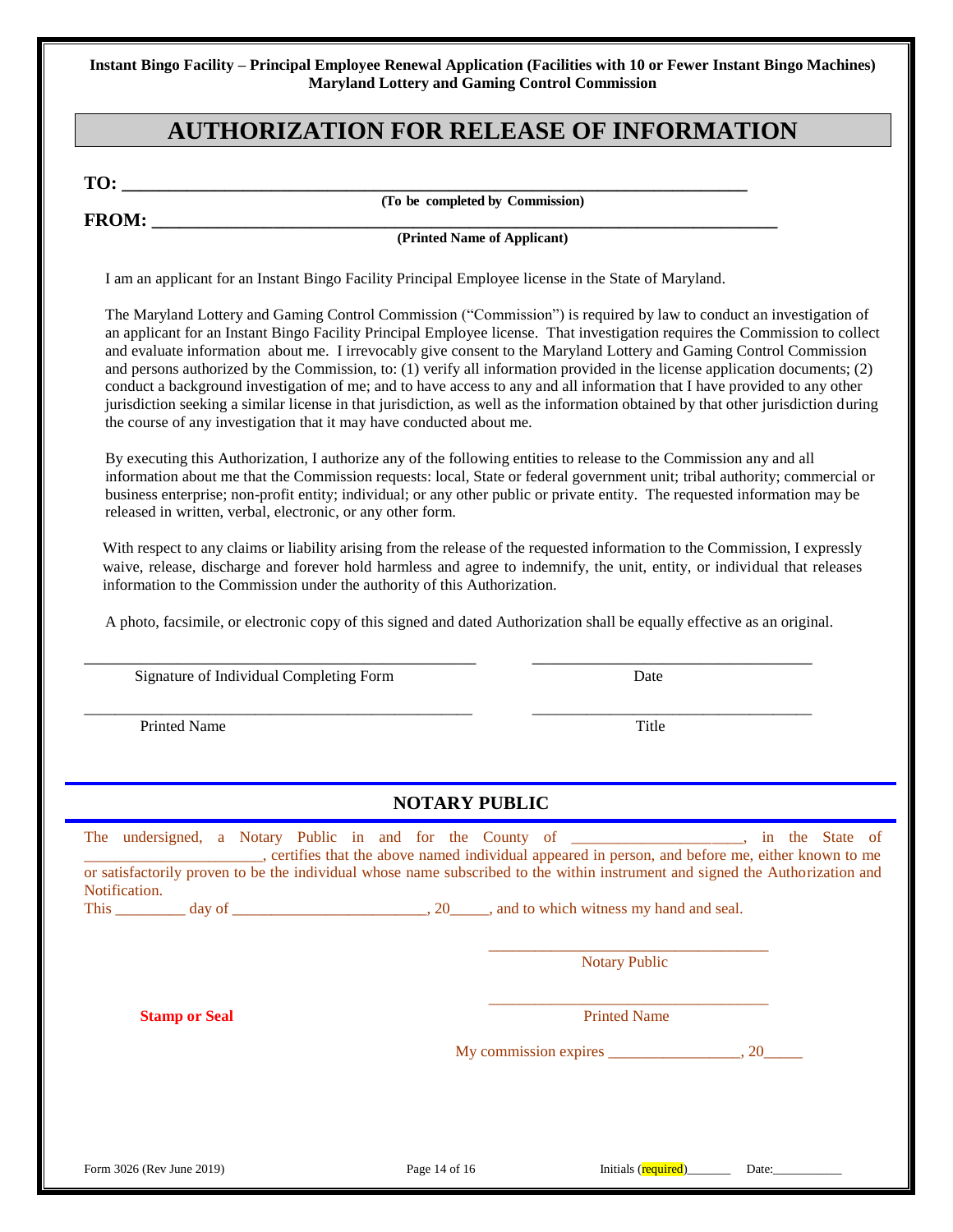# **AFFIDAVIT OF INDIVIDUAL APPLICANT**

I, \_\_\_\_\_\_\_\_\_\_\_\_\_\_\_\_\_\_\_\_\_\_\_\_\_\_\_\_\_\_\_\_\_\_\_\_\_ (printed name) am an applicant for an Instant Bingo Facility Principal Employee license in the State of Maryland. I have read, and understand, every page of this Form. To the best of my knowledge, information, and belief, the information that I have provided on, or attached to, this Form is accurate, complete, and not misleading. I understand that any misrepresentation or omission may lead to the delay or denial of my application for an Instant Bingo Facility Principal Employee license, and may subject me to civil or criminal liability. I also understand that, if I am issued a license, I remain under an ongoing obligation to comply with all licensing requirements.

By a separate Authorization for Release of Information, I am authorizing any entity or individual that has information about me to release that information to the Maryland Lottery and Gaming Control Commission, its employees, agents, and vendors (collectively, "the Commission"), for purposes of its investigation of the application for an Instant Bingo Facility Principal Employee license.

I expressly waive, release, discharge, and forever hold harmless and agree to indemnify, the Commission, the State of Maryland, and their employees, agents, and representatives, from liability for any and all claims or legal action arising from any actions that the Commission or the State of Maryland may take related to the collection of information from the any individual or person and the use of that information in connection with investigating the application for an Instant Bingo Facility Principal Employee license.

\_\_\_\_\_\_\_\_\_\_\_\_\_\_\_\_\_\_\_\_\_\_\_\_\_\_\_\_\_\_\_\_\_\_\_\_\_\_\_ \_\_\_\_\_\_\_\_\_\_\_\_\_\_\_\_\_\_\_\_\_\_\_\_\_\_\_\_\_ SIGNATURE OF APPLICANT DATE

\_\_\_\_\_\_\_\_\_\_\_\_\_\_\_\_\_\_\_\_\_\_\_\_\_\_\_\_\_\_\_\_\_\_\_\_\_\_\_\_\_\_\_\_\_\_\_\_\_\_ PRINT NAME OF APPLICANT

 **NOTARY PUBLIC**

| The undersigned, a Notary Public in and for the County of _______________, in the State of<br>certifies that the above named individual appeared in person, and before me, either known to me<br>or satisfactorily proven to be the individual whose name subscribed to the within instrument and signed the Authorization and<br>Notification. |               |                                            |       |
|-------------------------------------------------------------------------------------------------------------------------------------------------------------------------------------------------------------------------------------------------------------------------------------------------------------------------------------------------|---------------|--------------------------------------------|-------|
|                                                                                                                                                                                                                                                                                                                                                 |               | <b>Notary Public</b>                       |       |
| <b>Stamp or Seal</b>                                                                                                                                                                                                                                                                                                                            |               | <b>Printed Name</b>                        |       |
|                                                                                                                                                                                                                                                                                                                                                 |               | My commission expires $\frac{\ }{\ }$ , 20 |       |
| <b>*NOTE:</b> If the application is being filed electronically, through the licensee facility directly to<br>MLGCA, notarization of this certificate of business relationship is not required.                                                                                                                                                  |               |                                            |       |
| Form 3026 (Rev June 2019)                                                                                                                                                                                                                                                                                                                       | Page 15 of 16 | Initials (required)                        | Date: |